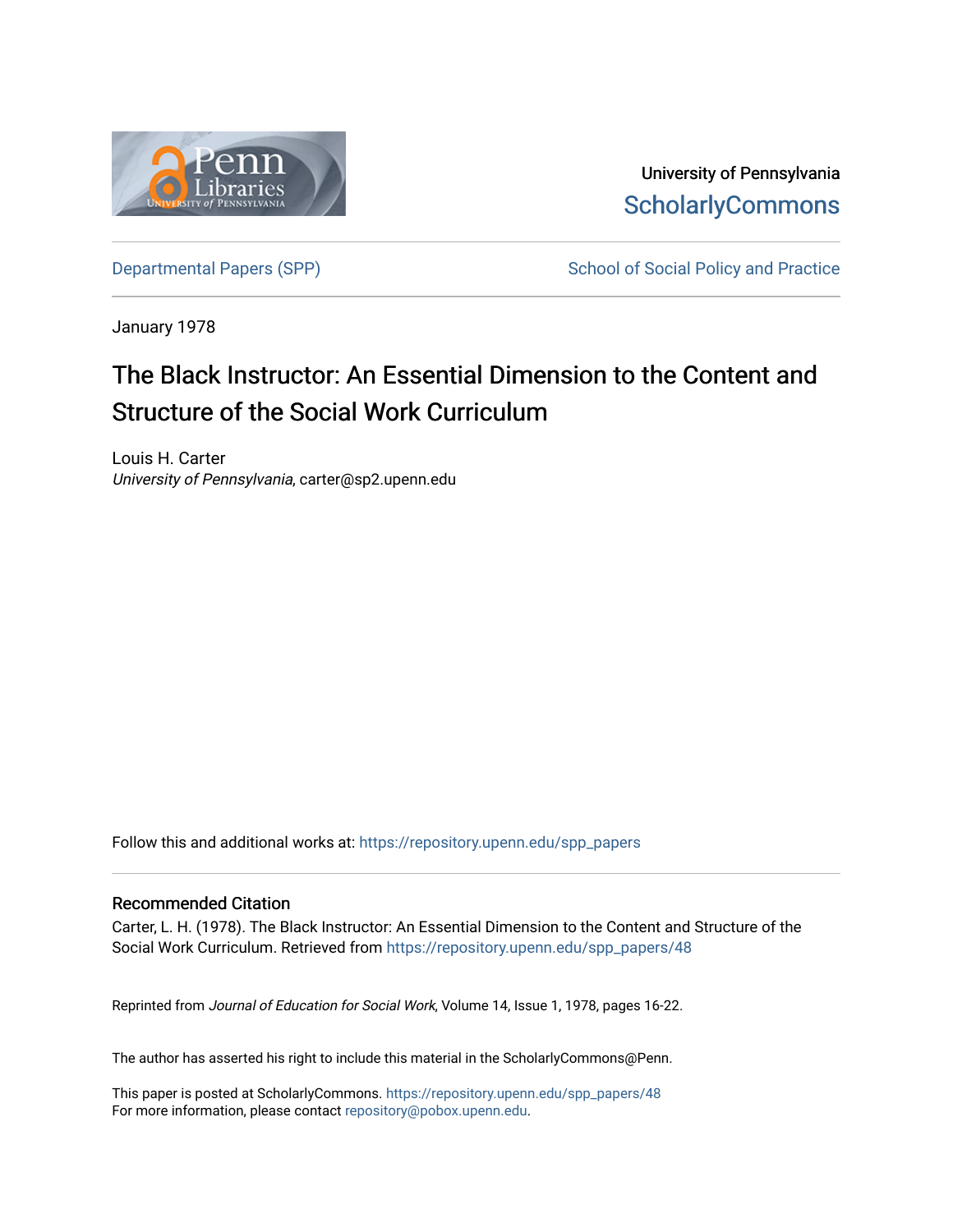## The Black Instructor: An Essential Dimension to the Content and Structure of the Social Work Curriculum

## Abstract

How can the use of minority faculty be more than visual tokenism for both minority and nonminority students? Is there a role for minority faculty in developing curriculum and in faculty development? In answer to these questions, this paper describes the use one faculty member has made to his Blackness as an essential dimension to the content and structure of the social work curriculum, and its impact on students' professional development. The attitudinal aspects of racism are explored in the context of the relationship of students and the Black instructor, resulting in the conceptualization of racism as a practice issue.

## Keywords

minority faculty, social work curriculum, faculty development

## **Comments**

Reprinted from Journal of Education for Social Work, Volume 14, Issue 1, 1978, pages 16-22.

The author has asserted his right to include this material in the ScholarlyCommons@Penn.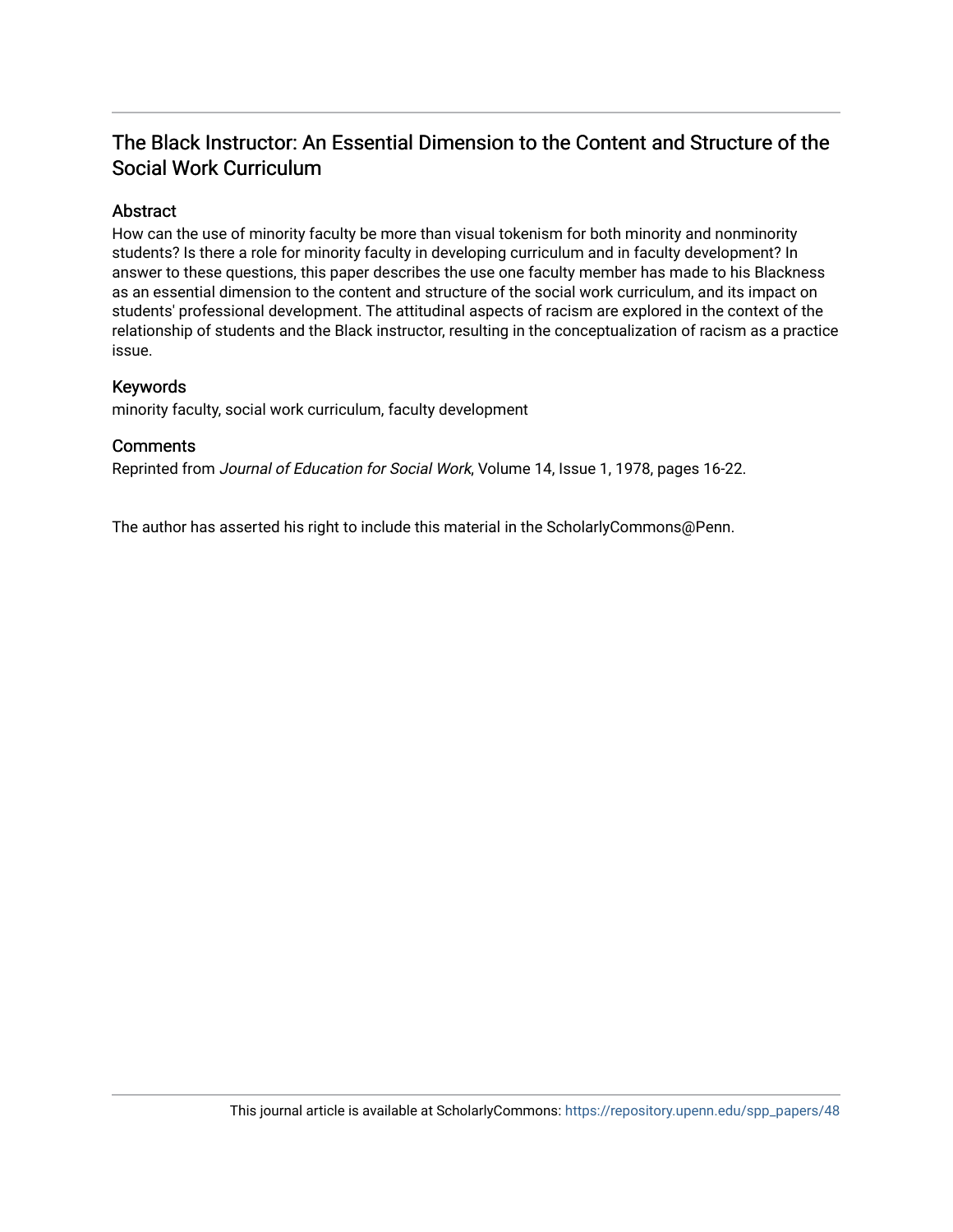*LOUIS H. CARTER is an associate professor at the University of Pennsylvania School of Social Work.* 

# **The Black Instructor: An Essential Dimension to the Content And Structure of the Social Work Curriculum**

by LOUIS H. CARTER

*How can the use of minority faculty be more than visual tokenism for both minority and nonminoritg students? Is there a role for minority faculty in developing curriculum and in faculty development? In answer to these questions, this paper describes the use one faculty member has made of his Blackness as an essential dimension to the content and*   $structure of the social work curriculum,$ *and its impact on students' professional development. The attitudinal aspects of racism are explored in the context of the relationship of students and the Black instructor, resulting in the conceptualization of racism as a practice issue.* 

As educational institutions search for meaningful ways to introduce racial content into the curriculum at all levels, social work educators must assume responsibility for content that will speak to a multiracial class of students. Perhaps one of the most significant influences today on the social work curriculum is the Black educator who provides a perspective that recognizes institutional racism as a major contributor to social problems.<sup>1</sup>

### **DEVELOPMENT OF COURSE ON INSTITUTIONAL RACISM**

Eight years ago I accepted an invitation to teach a newly instituted course, Racism : Implications for Social Work, at the University of Pennsylvania School of Social Work. The course was an outgrowth of the Black movement and student activism in the late sixties. White social work students—in an effort to find their place in the Black movement and in trying to help their clients—identified the need for Black content in the curriculum as essential to their preparation. Black students rejected traditional theoretical formulations as irrelevant to the Black experience. Both were valuable inputs that received faculty endorsement and support. The course began as an option in 1969 and was made a requirement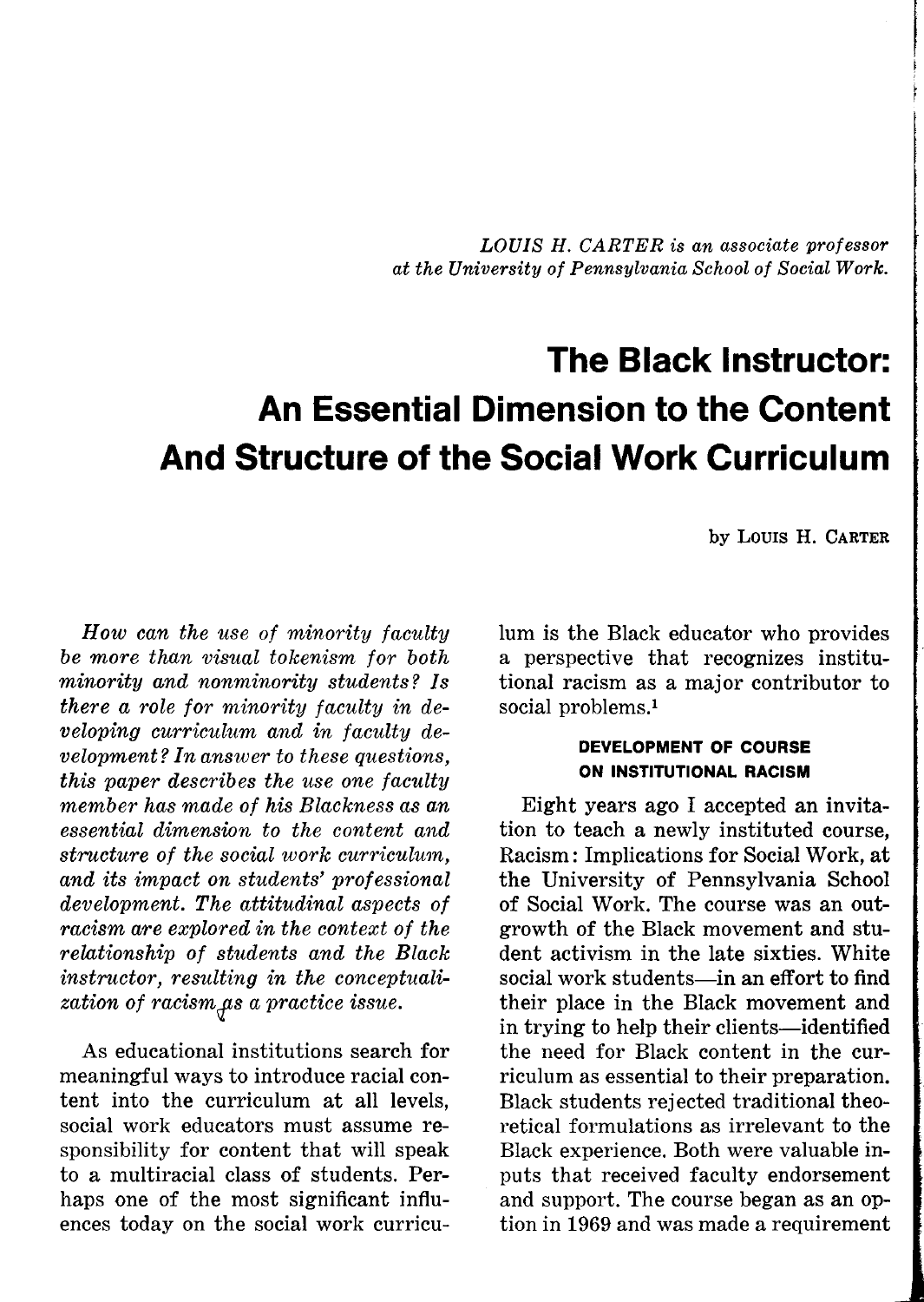in 1970. In the present curriculum design it is a core course.

The course developed around three conceptual levels : context of racism, consciousness of racism, and implications and strategies for change. The course objectives were "to help students develop awareness of individual-institutional, attitudinal-behavioral systems of racism. . . . to help define the responsibility of social work in relation to these phenom**ena** as they apply to the social worker in a professional role."<sup>2</sup> There were three major characteristics of the course: an extensive bibliography, co-teaching arrangement of Black and white instructors, with the Black instructor having the lead role, and the white instructor's responsibility for an examination of white racism.

## THE SPECIAL DIMENSION<br>OF THE BLACK INSTRUCTOR<br>And the second can be above the second **OF THE BLACK INSTRUCTOR**

**A** dilemma for Blacks in becoming absorbed in white institutions is to overcome their suspicion of the delegation of power by whites.3 Initially, the lead teacher role made me feel that I was having my "place" assigned, when in fact it was a relinquishing of power by the white power structure. "Black power" in the classroom stimulates creative ten-<br>sion, enabling students to derive maximum benefit from this course. One student amplified this point:

**I saw the black professor as someone who was there to manipulate me into submission for my whiteness. I didn't see him as a person, a black person whose experience I could not know. I saw him only in terms of what he would do to me. As a person he did not exist. I saw the white woman who was coteaching the course in the role of policewoman. She was there to keep this black man's anger from being too destructive, since he couldn't be trusted to be responsible.** 

What is the nature of the power that the student perceives and seeks or sometimes fears in a teacher? The power that is feared is easy to identify; it stems from the teacher's right and responsibility to assess the student as learner. This has heightened meaning in a professional school because such assessment may shape the career goals of students and affect their future.4 The added dimension for the white student is that a Black instructor is assessing the student's capacity to participate in a white institution, and this is truly relinquishing power. especially for students who have not experienced being taught by a Black instructor.

The problem with relinquishing power to a Black instructor was highlighted for me in an early session, and affirmed the concept of the Black instructor as "course content." It was necessary to remind the class of their commitment to time as well as to the purpose of the class, which did not include brunch. An irate white student responded that I did not mind the lateness or coffee, but that I was angry for what the white man had done to me for over **300** years. I acknowledged having lived 42 of those 300 years, but since I had not experienced the other 258, his assumption was grossly inaccurate ; his attempt to maintain control and power by keeping me preoccupied with a past that could not change had faltered. It became more than the difference of teacher-student ; my Blackness and the students' struggle with their whiteness in relation to it, was clearly the core of contention. It was difficult for students to acknowledge that they could learn from me, or that I had indeed set the tone for self-exploration. "In a society where Black is perceived as submission, Black initiative radiates psychological and intellectual arrogance, for it dares to act without permission or sanction of the white majority."6

Equally important is the awareness that Blacks cannot deal with **300** years of oppression except to believe that change is possible in the here and now. This concept embraces a school of thought with tremendous promise for the liberation of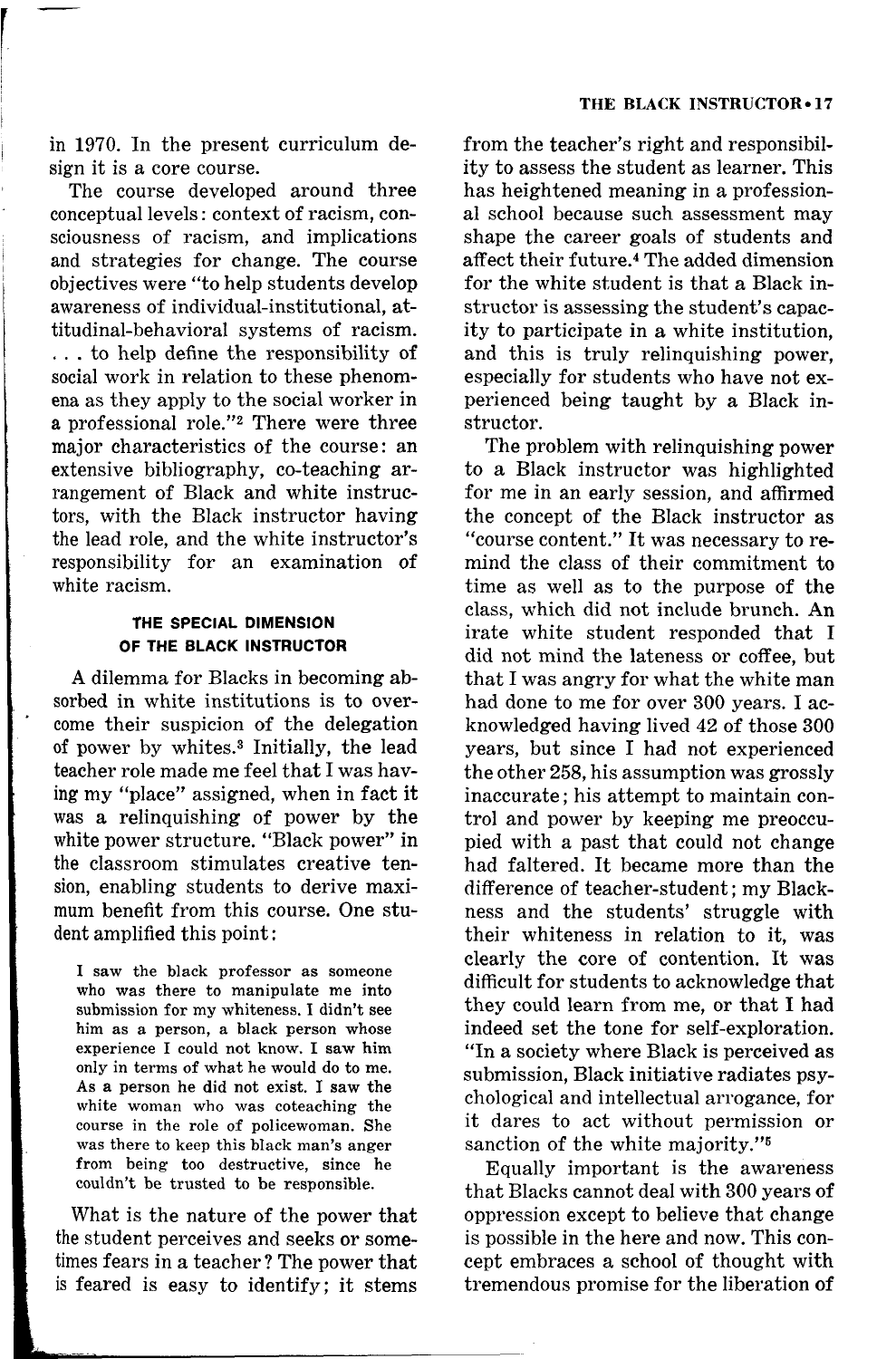oppressed peoples.6 Recognition that it is difficult to accept that Blacks do expect of whites was also helpful to the class awareness of attitudinal and behavioral patterns reflecting racist overtones. The added dimension for the Black instructor is the responsibility to deal simultaneously with the content, the meaning for the individual, and the class response, since each impacts upon the student's learning.

The projection or displacement about Black anger and the attempt of students to exploit it perpetuates racist ideology. I discovered that the degree to which white students had not found a creative use for their guilt, they projected or displaced about my anger. Through such encounters, the concept of projection and displacement<sup>7</sup> came alive for many students in relation to racism and its implications for practice.

Racist attitudes among social work students are deep-rooted, and have become an integral part of their value system. This is in direct conflict with social work values, and hence the struggle to come to terms with these feelings. One student's initial response to the course with great intellectual integrity bore witness to this dilemma:

The director of the department is black as well as my supervisor. This was the first time I had ever worked and had been directly dependent upon a black person. . . . I am a student learning the profession of social work; I am also a human being who has been taught by my family, neighbors, schools, and society to discriminate. Having reconciled this conflict of feeling and claimed what is mine, I am now ready to entertain ways of helping people and institutions to change their racist behavior.

I accepted this student's aspiration with compassion and with an awareness that the gap between the mind and the heart is often wide, which was evidenced by the fact that she did not identify me as the course instructor on her paper, but rather listed the white coinstructor.

The discovery of "white liberalism" as a racist institution by the students was of course goals. The students saw liberalism as an apology for their whiteness, which contributed to their inaction. With this new awareness, they began to see their role as going beyond defending the Blacks' right to be angry, and to become involved in institutional change. One student captured this :

Stereotypes are something I was raised with and they're most difficult to combat. I have found that I devote so much attention and energy to myself and my prejudices that I miss seeing things that occur right in front of me that I am supposed to have seen. I think this is true of the feelings most white liberals have to the extent that it is an institution itself.

On another level I saw students discover significant attitudes and stereotypes contributing to racist attitudes. Our relationship made possible this quality of exploration and projection:

I realized that I had internalized the myth which says that all Negro men have great sexual prowess; that they are powerful, uninhibited lovers and that their secret wish is to have all the white girls they can. Black men were sexual beings first, human beings second. To say I picked up this idea and held fast to it because it was one of the many racist notions which my society floated around, would be only half of the truth. I knew intellectually it was a lie-emotionally, however, it stuck tight because it served to fulfill my own neurotic needs and feelings of inadequacy as a woman.

The two preceding quotations are potential pitfalls for the Black instructor, who must accept these responses in the context in which they are given. Maintaining sufficient distance from the explosiveness implicit in them in order to be helpful to the student and the class requires sensitivity and a high level of integration. Only then can the Black instructor respond to the student's need for objective clarification of their atti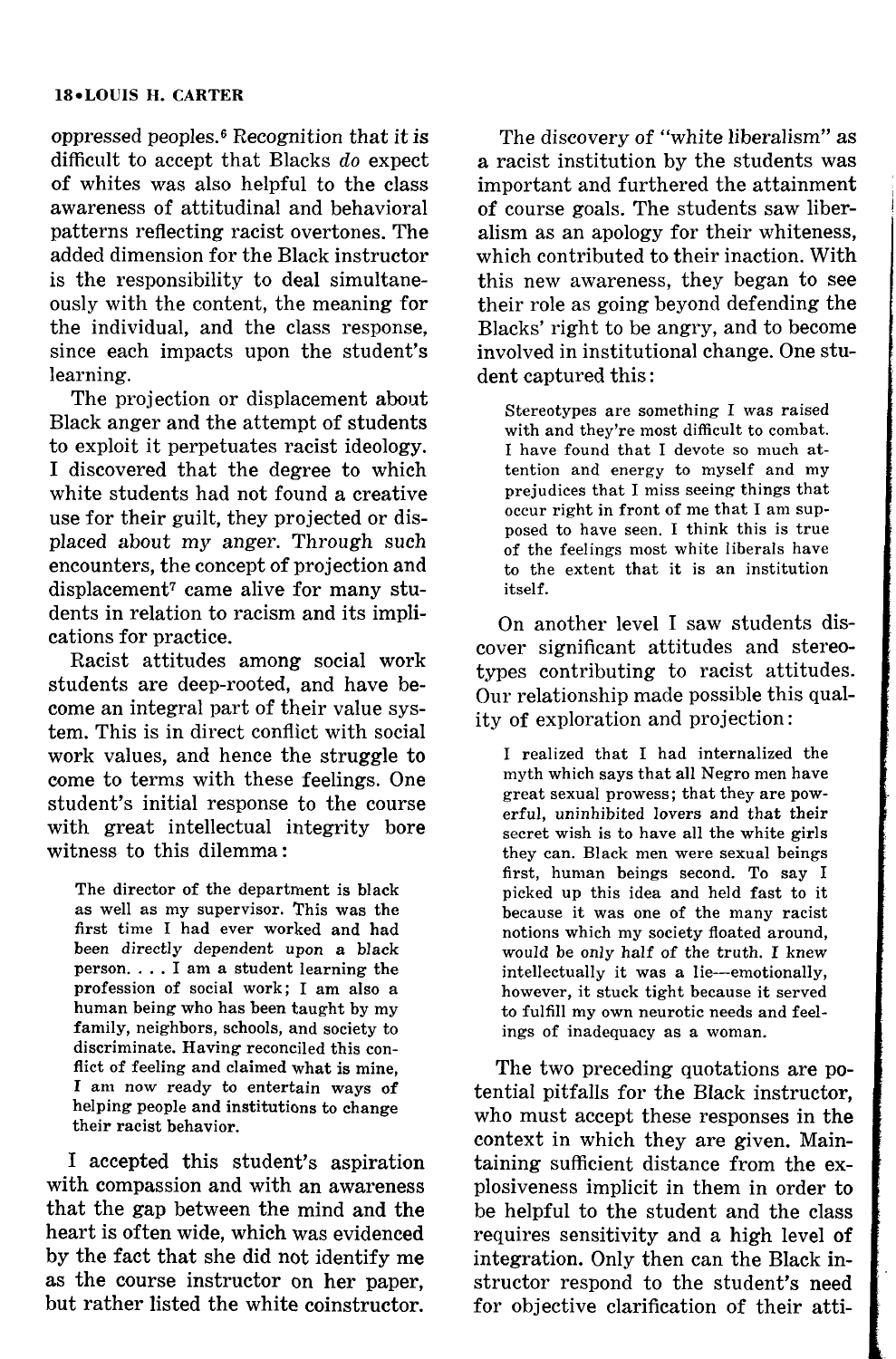tudinal discoveries.

### **FROM THEORY TO PRACTICE**

In addition to the racism course, I was assigned to teach a social work practice course. **A** student from the racism course told me of his initial reaction when he learned that I would be his second-year practice teacher and adviser. He had to revisit his racist attitudes, and projected that the school wanted to eliminate him by assigning him to my class. Our subsequent discussions revealed that he really felt the added dimension of my power as a screening agent for the profession. The student knew he had intellectualized his use of the racism course and was left with much anxiety from his unresolved racist attitudes, which were threatening now to his survival as a student. He understood that my purpose was not to take responsibility for his racist attitudes by demanding that he change, but that I would make him aware of and support that which was compatible with the expectations of the profession. He was left to choose his own course of action. **A** major assignment later in the term asked the students to write about some aspect of practice that raised questions for them and to demonstrate their developing competence in handling it. This student's paper was entitled, "Men in a Woman's Profession." He used this assignment to project his feelings about being a male who was entering social work. Women had become a depository for his inadequate feelings in lieu of Blacks, as was the situation in the racism course :

Social work is a profession of love and compassion, and it follows that these qualities are most inherent in the female, **who** is more sensitive and responsive. I am reminded of this when in my classes females carry the class. . . . for men, I think nothing is worse than to feel impotent at being felt or heard.

There was rnuch to learn from this student about teaching the racism course

and how to make the experience alive and sustaining. "How much of teaching ability is an art which cannot be 'learned,' and how much of the ability to teach is both teachable and learnable is a question which will not be settled through rhetoric. Clarity and conviction will emerge with the accumulation of understanding about the teacher-learner transaction."<sup>8</sup>

The student struggle to make the racism course more than an intellectual exercise was at times painful. **A** class of predominantly white women from time to time identified sexism as their priority in the early stages of the course, rather than confronting the issue of racism. In reality they were searching desperately for a personal frame of reference for change. The discovery that women and men, Black and white, who come to social work have in common the white, male power structure as an oppressor, went a long way toward the realization of the course goals.

Institutional oppression could be studied and strategies for change developed from several vantage points. To minimize sexism and the masculine mystique -"a conception of manhood so central to the politics and personality of America that it institutionalizes violence and male supremacy as a measure of national pride"9-agencies, that for several years had resisted student intervention on the question of racism, yielded to looking at oppression in the form of sexism, only to discover racism as its companion. Moreover, a personal frame of reference proved to be the most effective means for dealing with white guilt, which often immobilized white students in their effort to effect change. Altruism gave way to self-interest in change, allowing for a highly creative and productive use of guilt. Power to influence one's own destiny is a strategy in itself.

For Black students, the Black instructor as course content provided a role model and stimulus for professional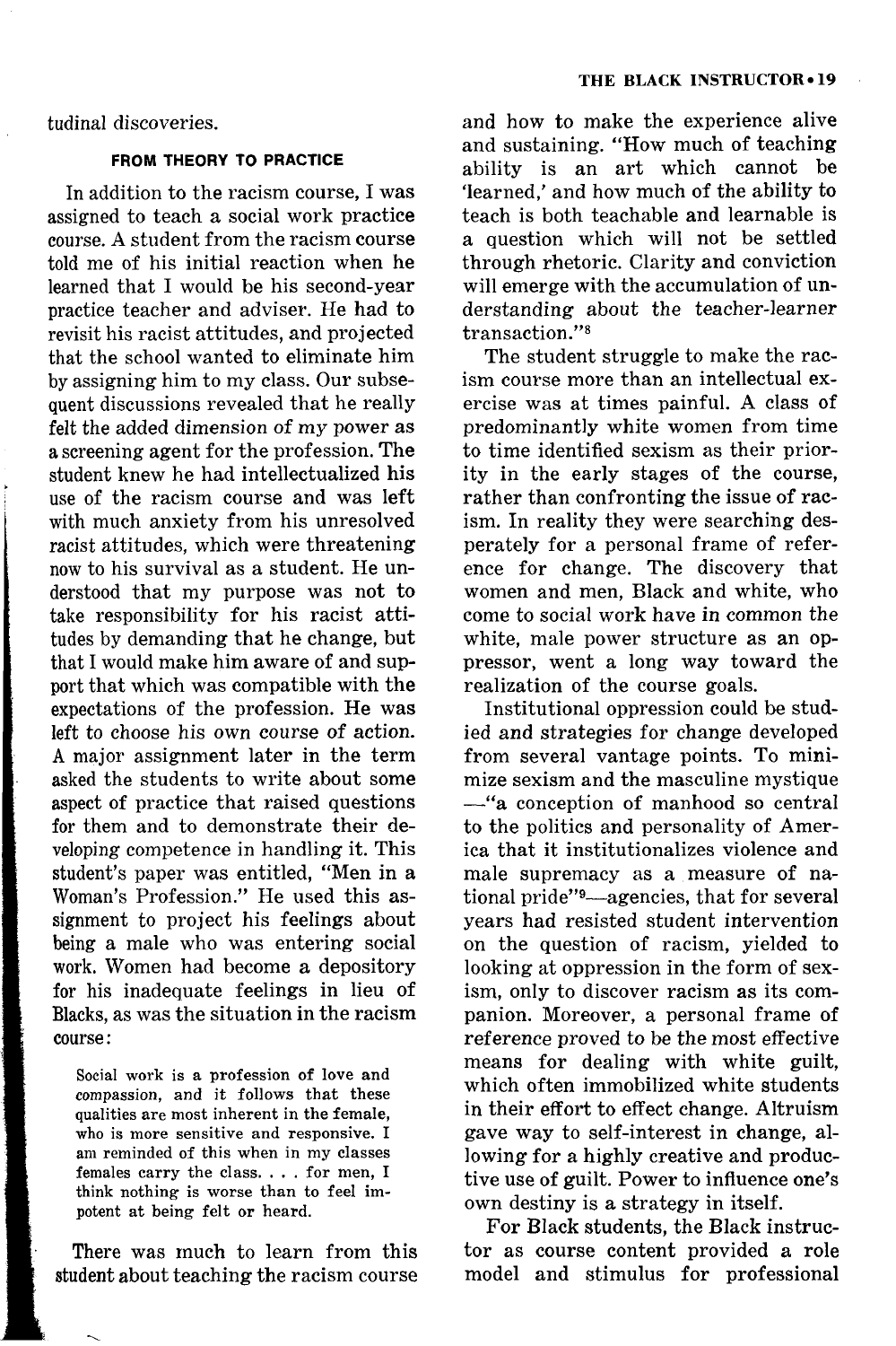growth that came with self-affirmation. The discovery of their own perpetuation of racism because of their vulnerability by virtue of their Blackness and their defensiveness about it, was significant. **A** prerequisite to the acquisition of knowledge for use was a positive feeling about one's own Blackness :

Being Black, I have experienced the classical characteristics ; I thought white people were superior; I harbored a low opinion of my abilities and potential, and denied my blackness. I understand the reasons for my behavior and thoughts, and with the surge of proud racial identity of Black people, I am adjusting to being called Black, referring to myself as Black, and becoming proud of my heritage.

With less preoccupation with himself and his past, this Black student conceptualized racism and implications for practice thus :

The racist cannot deal with his own inadequate feelings in relation to his racial counterpart, consequently, he finds comfort in projecting that the hatred exists outside himself. In my field practice, I have experienced the racist use of projection. . . . When a Black patient is committed to the mental institution for showing signs of emotional drain or despair, the white clinician quickly diagnoses him as "paranoid schizophrenic."

Having developed a personal frame of reference for change, student responses to a central aspect of this course-strategies for change-were evidence of the value of this experience for professional use. Assignments were structured to involve field placement agencies in this process. Five years ago the course on racism was made a requirement for field instructors in order to provide them with a conceptual framework to support the practice for social change emphasis. Students were asked to identify written and unwritten practices and policies in the agency, including funding sources, board composition, staffing patterns, and service delivery patterns, that tended to exclude or in any form oppress Blacks and other minorities:

When I first started my field placement at the state hospital, I didn't take notice of the fact that all of the patients in the program where I work are White. I have started to look around me with new awareness. The best jobs that Blacks have around the hospital are as nurses' aides, with the exception of a few Black nurses. Most of the menial jobs, in the kitchens, on the grounds, in the shops, are held by Blacks.

With this awareness, the student was able to engage the agency in an analysis , of the situation and assist it in a process , of change to remedy its perpetuation of i institutional racism. This is no easy task **<sup>I</sup>** for an agency, because in many situations it may encounter conflict with the ' community, boards, or funding sources.

Racism imbedded in service perhaps is the most difficult to identify and eradicate. On entering first-year field placement in a large community mental health center, one student experienced the invisibility of Blacks even in the formulation of the legislation that created the program for which it was designed: **<sup>I</sup>**

Implicit in the enabling legislation was the understanding that mental disabiIity is inextricably bound up with physical, psychological, social, and economic factors which either cause, exacerbate, or result from mental problems. Since blacks have been excluded from the political process, the enabling legislation was formulated and implemented by White interests based on White values, and was not addressed to the racial situation.

This student's field placement concentrated on administration in the clinic, and provided an excellent opportunity to learn about the administrative process in relation to service delivery, practices, and policies, through initiating and sustaining the process of change.

The social distance created by racism and presented in the helping situation, if ignored, contributes to the institutional oppression of Blacks. White practitioners must see themselves as part of the Black client's problem, recognizing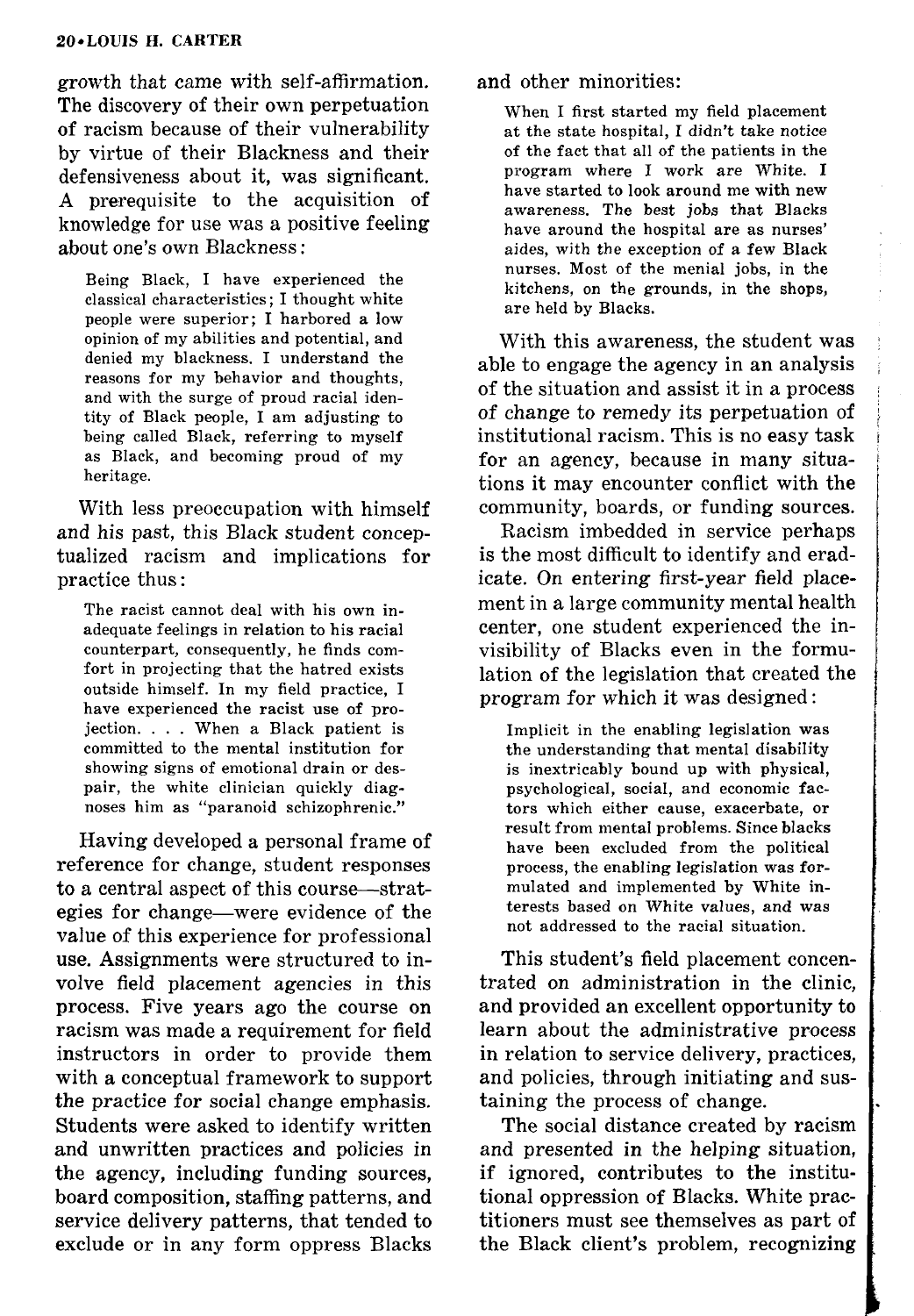I find it hard to confront black clients with the functional limits of the agency, which is essentially a dehumanizing insult to their ability to grow within their relationship to the hospital. I think this relates to my fear of becoming involved with blacks. . . . Previous workers have described the mother of a recently admitted black boy as a borderline psychotic with little potential for change. I was willing to go along with this charade in the previous sessions, taking the excuse provided by the woman's rambling style of speech. . . . I told her I noticed that she seemed uncomfortable talking about her son, and acknowledged that it would be hard, but necessary. Whereas she had been laughing inappropriately, slurring her words, and looking around the room, she began to speak clearly and looked straight at me.

Social work theory historically does not include consideration of racism and other social pathologies as they have affected and influenced practice. Their formulations, although cornerstones of our theoretical beginnings, do not take into account the meaning to minority populations, and therefore, have not served the needs of inner-city consumers of service. In this context, another student questioned the theoretical formulation applied to Black clients in a psychiatric setting:

Although somewhat aware of the unresponsive nature of the psychoanalytic theory to the understanding and diagnosis of the Black Experience, I did not realize my contribution to the perpetuation of this form of institutional racism until I became absorbed in an intake study of a black family. . . . As we proceeded with the interview. it became increasingly apparent that the established outline assumed that all people experience an adolescence of soul searching, have a courtship with the person they will eventually marry, then have a mar-

ital relationship before children **are**  born. I altered the "script" a bit in order to describe her experience in a way that did not point to pathology.

### **CONCLUSION**

Helping social work students develop a theoretical framework for practice that encompasses the social pathology of institutional racism requires the emotional climate generated by the Black instructor. Unlearning racist attitudes resulting from socialization in an oppressive, racist society calls upon the emotional as well as the intellectual resource of the student. "The component responses of learning include emotional feelings and thoughts as well as physiological and motor reactions. The first two categories are open to subjective observation, they are private events and as such constitute special problems in learning theory."<sup>10</sup>

For both the Black and white student, the process of unlearning requires giving up the security of what has been sustaining in human relationships. In this context, the Black instructor is an added dimension to the content and structure of the social work curriculum. **A** white student's response illustrated this point:

I saw myself in a class led by a black instructor for the first time in my life. I realized that this situation had never been a part of my white educational experience. I could accept a white expert on racism, but why could I not accept the natural and right idea that a black man should teach whites about the Black Experience? I now realize that Blacks usually never come this far in the white man's educational system. In addition, I had never met a black man so intense in his convictions.

Has the emergence of the Black educator spanned the gap between ideal and action and achieved the integration espoused more than twenty years ago by Grace Coyle?<sup>11</sup>

If social work as a profession is to survive with credibility, it must address itself to distributive justice and make a